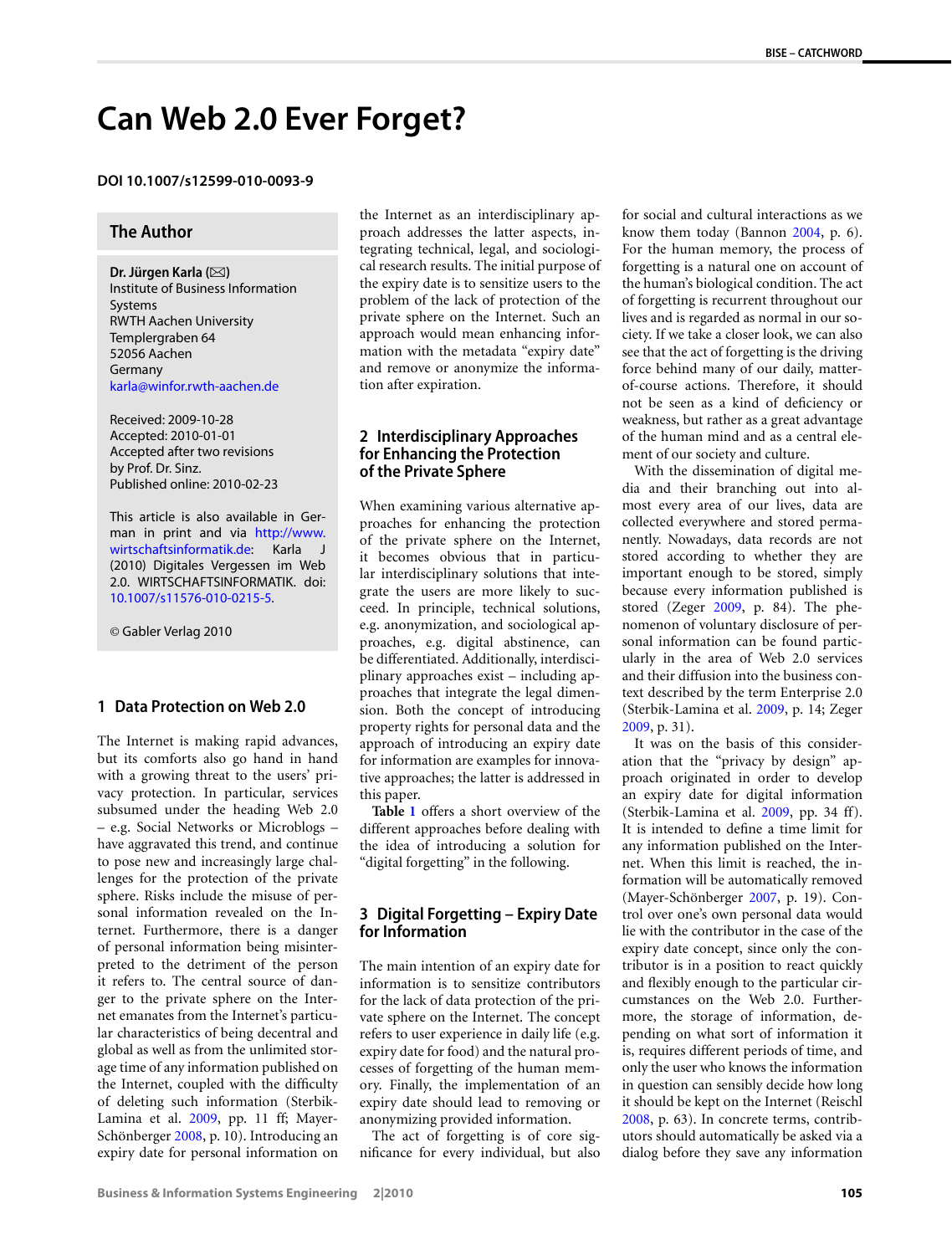| Approach                                    | Characteristic/intention                                                                                                                                                                                        | Assessment                                                                                                                                                                            |
|---------------------------------------------|-----------------------------------------------------------------------------------------------------------------------------------------------------------------------------------------------------------------|---------------------------------------------------------------------------------------------------------------------------------------------------------------------------------------|
| Digital abstinence                          | Abstention from the Internet; no publication of personal<br>information                                                                                                                                         | Unsuitable because using the Internet is<br>fundamentally anchored; no self-assertion                                                                                                 |
| Perfect<br>contextualization                | Enhancement of protection from misusage and<br>misinterpretation by dissemination of personal<br>information on a larger scale; avoidance of fragmented<br>information                                          | Unsuitable because a panoptic society complicates<br>living together; surveillance pressure; Paradoxon:<br>abolition of private sphere for its protection (Solove<br>$2007$ , p. 746) |
| Property rights for<br>personal information | Introduction of a privacy DRM; property rights for the<br>user; usage of market mechanisms for allocation<br>(Mayer-Schönberger 2008, p. 14; Lessig 2001, pp. 282 ff;<br>Blanchette and Johnson 2002, pp. 41 f) | Technically and legally complex; regulation is limited<br>on the Internet; leads to perfect technical<br>surveillance                                                                 |

<span id="page-1-0"></span>**Table 1** Interdisciplinary approaches

on the Internet, e.g. before they place a photo into a Social Network, how long this information should be valid for.

After reaching the desired expiration date different strategies for handling the appropriate information are conceivable. One possibility is an automatic removal from the platform (Raguse [2007\)](#page-2-0). A notification function would be possible to inform the contributor that the deletion of certain information is approaching. Apart from the hard removal of information, a weaker variation offers the possibility of anonymizing personal information. That means that the original data (e.g. a picture or a discussion contribution) remains available, but, however, can no longer be assigned to a certain contributor or a certain context.

The principal intention of the expiry date implementation is not to create a perfect technical solution. Rather, the focus is on actively involving the user. Because the user is continuously confronted with the question of how long a piece of information should be stored on the Internet, he or she is actively involved in the processes. This active participation makes a user aware of how little protection for personal data actually exists on the Internet, thus raising awareness for this problem and having a sensitizing effect on the user (Mayer-Schönberger [2007](#page-2-0), pp. 20 ff; Mayer-Schönberger [2008,](#page-2-0) p. 15). The eventual market pressure on Web 2.0 service providers to apply the expiry date principle is a desirable effect.

## **4 Fields of Application for an Expiry Date**

Potential fields of application for an expiry date for personal information include private usage of Web 2.0 services as well as corporate usage of such services. Web 2.0 services that are of relevance in this field are also called Enterprise 2.0 (Koch and Richter [2009](#page-2-0)); these are characterized by sensitive and personrelated information to a comparable extent. Imagine, for example, a colleague who no longer wants to have a failed project enlisted in his profile on the company´s own Social Network. Besides, in the context of business and information systems research (BISE) two additional research topics are being addressed: The growing amount of information on the Internet makes searching more difficult and finding relevant information takes longer. Both aspects could be mitigated by the introduction of an expiry date for information.

Today, approaches can be found to implement an expiry date in Wiki systems in the context of active knowledge management. These concentrate on automatic notification of contributors after a certain amount of time inviting them to review their contribution. The focus is primarily set on quality assurance, but could be extended to data protection.

# **5 Open Questions and Critical Appraisal**

Apart from the advantages of expiry dates, resulting from an easy and inexpensive implementation due to the availability of necessary technologies, there are, however, some points of criticism.

- Even though the main intention of the expiry date is to sensitize the user and thus create market pressure, which would force the providers of Internet platforms to rethink their strategies, this can only be achieved if the expiry date can be used with already existing Web 2.0 services. However, this requires the support of legal regulation, in particular as the Web 2.0 platform owners will not voluntarily integrate an expiry date into their platforms (Raguse [2007](#page-2-0)).

- From a psychological perspective, a point of criticism is that the expiry date offers the option to delete any contribution at will, which itself is counterproductive, since it further lowers the user's inhibition threshold as to publishing personal data on the Internet (Mayer-Schönberger [2007](#page-2-0), p. 22; Bannon [2004,](#page-2-0) pp. 10 ff).
- The implementation of a notification function could result in an enormous amount of messages for heavy users. These might be unable to manage them.
- A further criticism is the issue of the suitability of metadata for technically implementing the expiry date. On account of their function of providing supplementary information for documents, of being accessible to anyone, and not being coded or hidden, metadata can easily be manipulated or bypassed. Furthermore, material which is published on the Internet can be copied, and it is not possible to guarantee that the expiry date embedded in the metadata of the original document will be adhered to. These copies can be published – besides the local storing – in any form on the Internet, without the originally included metainformation on the expiry date having to be taken into consideration. There is of course also the omnipresent possibility of making a screen copy, which completely ignores the metadata.
- Information generated by third parties also poses a problem, since there is no possibility to supervise the implementation of an expiry date.
- Furthermore it must be ensured that, in those areas where Internet-based